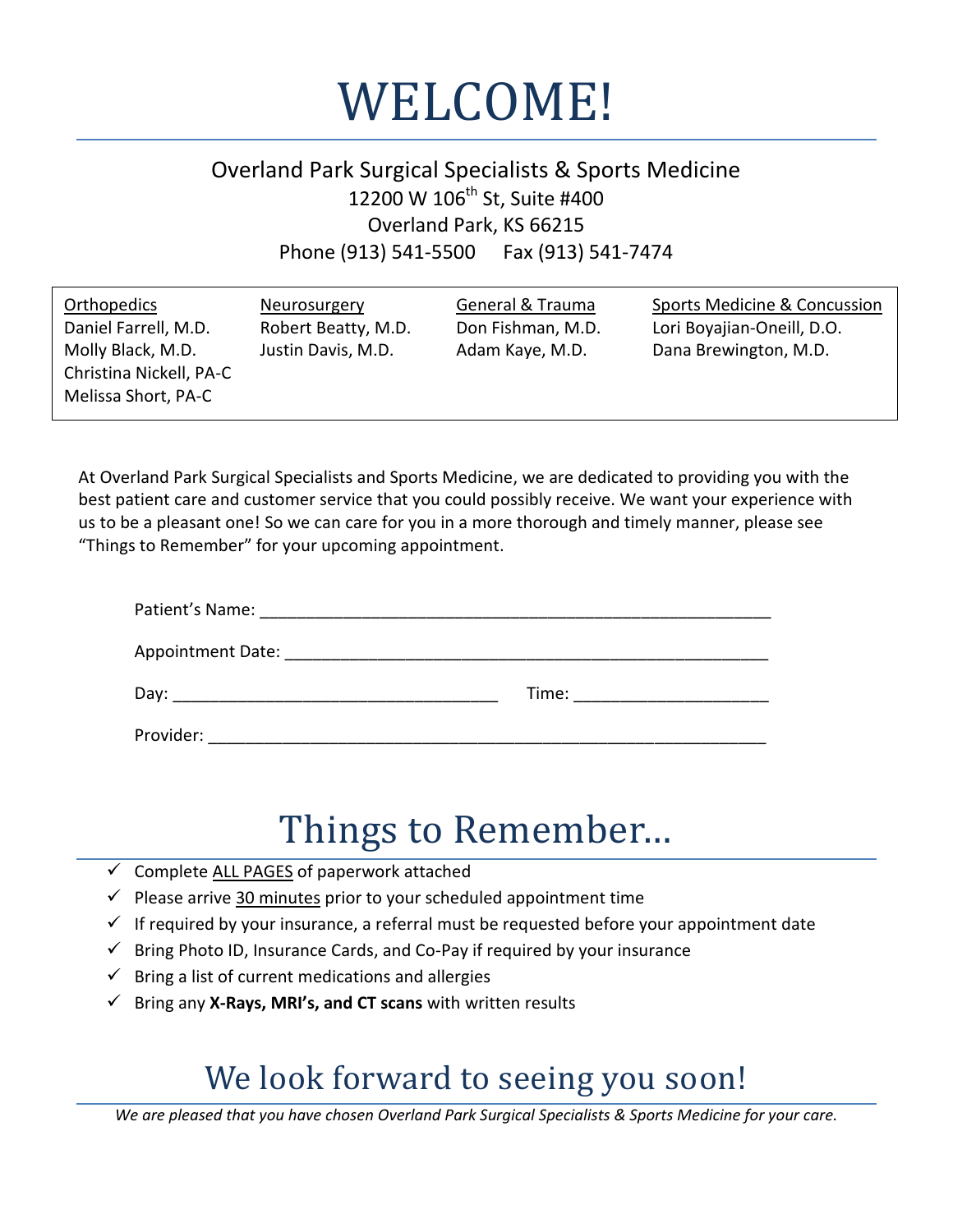

# 12200 W 106<sup>th</sup> St Suite #400, Overland Park, KS 66215, Phone (913) 541-5500

**Driving Directions:** <http://oprmc.com/locations/>(Follow the directions to #11, Pharmacy, Medical Plaza West)

### **From the North by I-35:**

- 1) Take I-35 South to **US-69 South at Exit 225B**
- 2) **Take the 103rd Street/ I-435 West / I-435 East exit. Keep right** to take the 103rd Street exit
- 3) **Turn Right on 103rd Street** heading West
- 4) **Turn Left on Quivira Road** heading South
- 5) **Turn Right on 106th Street** heading West
- 6) **Take the sixth right** to enter the parking lot behind the main hospital

# **From the East by I-435:**

- 1) Head West on I-435 to the **Quivira exit, Exit 82**
- 2) Take a **Right on Quivira**, to head North
- 3) Take your **first left onto 106th Street** heading West
- 4) **Take the sixth right** to enter the parking lot behind the main hospital

# **From the South by I-35:**

- 1) Head North on I-35, **merge onto I-435 at Exit 222A** to head East
- 2) Take I-435 **to Quivira Road, Exit 82**
- 3) **Keep left on the ramp,** turn left and head North on Quivira Road
- 4) **Turn left at 106th Street** (The second intersection) to head West
- 5) **Take the sixth right** to enter the parking lot behind the main hospital

# **From the West by I-435:**

- 1) Head East on I-435 **to Quivira Road, Exit 82**
- 2) **Keep left on the ramp,** turn left and head North on Quivira Road
- 3) **Turn left at 106th Street** (The second intersection) to head West
- 4) **Take the sixth right** to enter the parking lot behind the main hospital

# **From the South by US-69:**

- 1) Head North on US-69
- 2) Take the I-435 West exit
- 3) Continue on I-435 West to **Quivira Road, Exit 82**
- 4) **Keep right on the ramp. Take a right at Quivira Road** to head north
- 5) **Turn left at 106th Street** to head West
- 6) **Take the sixth right** to enter the parking lot behind the main hospital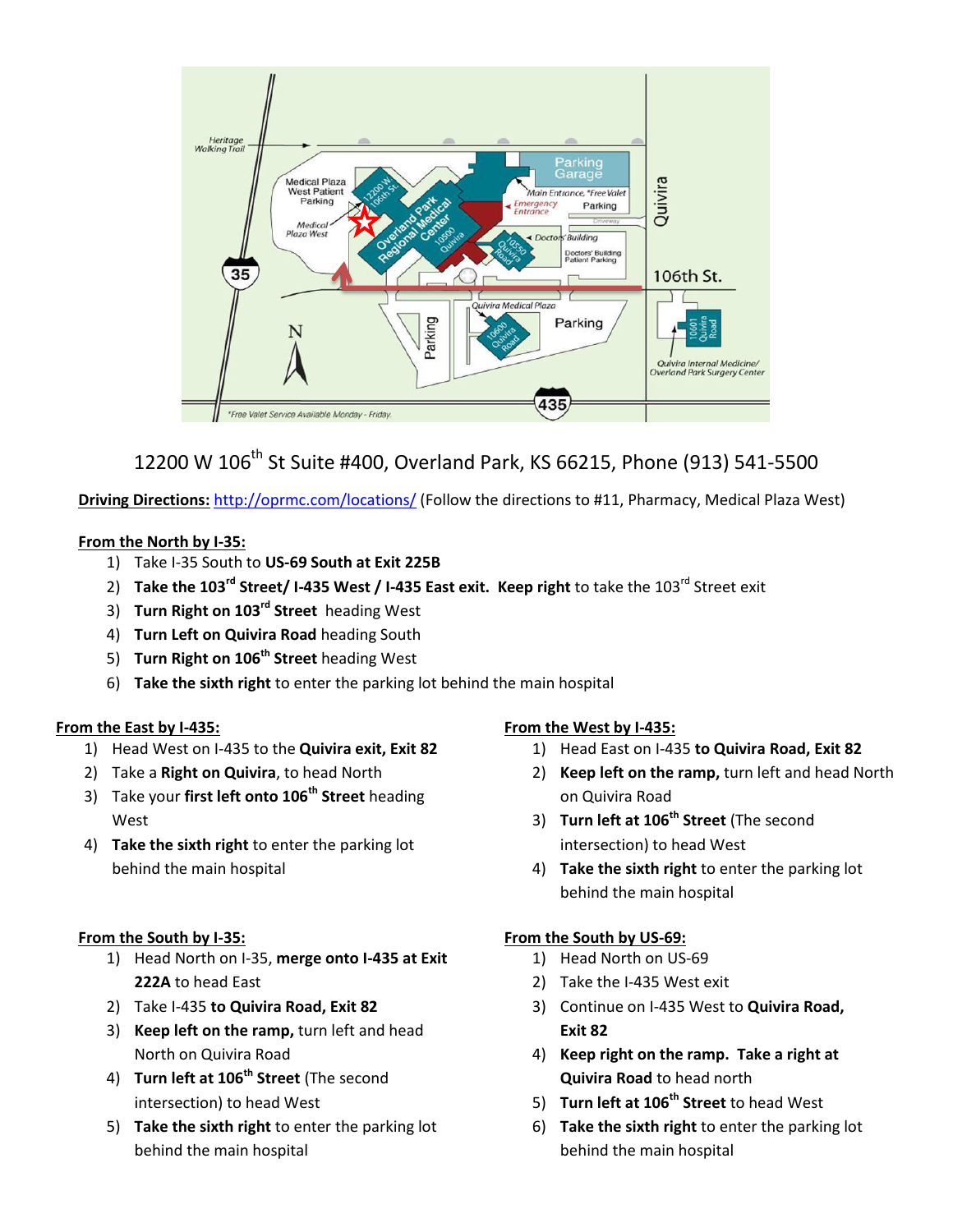

# **OVERLAND PARK SURGICAL SPECIALISTS & SPORTS MEDICINE**

Please check the box next to the name of the provider you are scheduled to see:

- □ Daniel Farrell, M.D. □ Christina Nickell, PA-C
- □ Molly Black, M.D. □ Melissa Short, PA-C
- □ Justin Davis, M.D.
- Robert Beatty, M.D.
- Adam Kaye, M.D.
- Don Fishman, M.D.

#### **PATIENT INFORMATION**

|                                                                                                                                                                                                                                                                                                                                                                                                                   |                                                                |                                                                                                                                                                                                                                     | MI and the state of the state of the state of the state of the state of the state of the state of the state of |
|-------------------------------------------------------------------------------------------------------------------------------------------------------------------------------------------------------------------------------------------------------------------------------------------------------------------------------------------------------------------------------------------------------------------|----------------------------------------------------------------|-------------------------------------------------------------------------------------------------------------------------------------------------------------------------------------------------------------------------------------|----------------------------------------------------------------------------------------------------------------|
|                                                                                                                                                                                                                                                                                                                                                                                                                   |                                                                |                                                                                                                                                                                                                                     |                                                                                                                |
|                                                                                                                                                                                                                                                                                                                                                                                                                   | Home Phone (                                                   |                                                                                                                                                                                                                                     |                                                                                                                |
| City: <u>ST:</u> Zip:                                                                                                                                                                                                                                                                                                                                                                                             | Cell Phone (                                                   |                                                                                                                                                                                                                                     |                                                                                                                |
|                                                                                                                                                                                                                                                                                                                                                                                                                   | <b>Marital Status:</b>                                         |                                                                                                                                                                                                                                     |                                                                                                                |
| Date of Birth: $\frac{1}{\sqrt{1-\frac{1}{2}}}\frac{1}{\sqrt{1-\frac{1}{2}}}\frac{1}{\sqrt{1-\frac{1}{2}}}\frac{1}{\sqrt{1-\frac{1}{2}}}\frac{1}{\sqrt{1-\frac{1}{2}}}\frac{1}{\sqrt{1-\frac{1}{2}}}\frac{1}{\sqrt{1-\frac{1}{2}}}\frac{1}{\sqrt{1-\frac{1}{2}}}\frac{1}{\sqrt{1-\frac{1}{2}}}\frac{1}{\sqrt{1-\frac{1}{2}}}\frac{1}{\sqrt{1-\frac{1}{2}}}\frac{1}{\sqrt{1-\frac{1}{2}}}\frac{1}{\sqrt{1-\frac{1$ | Single<br>Married                                              | Divorced<br>Separated                                                                                                                                                                                                               | Widowed                                                                                                        |
|                                                                                                                                                                                                                                                                                                                                                                                                                   | Race:                                                          |                                                                                                                                                                                                                                     |                                                                                                                |
| Gender: $\Box$ Male<br>$\Box$ Female<br>$\Box$ Other                                                                                                                                                                                                                                                                                                                                                              | $\Box$ African Amer/Black $\Box$ American Indian/Alaska Native |                                                                                                                                                                                                                                     |                                                                                                                |
| Ethnicity: $\Box$ Hispanic, Latino, or Spanish Origin                                                                                                                                                                                                                                                                                                                                                             | $\Box$ Caucasian/White                                         | $\Box$ Native Hawaiian/other Pacific Islander                                                                                                                                                                                       |                                                                                                                |
| $\Box$ Not Hispanic, Latino or Spanish Origin                                                                                                                                                                                                                                                                                                                                                                     | $\Box$ Multi-racial                                            |                                                                                                                                                                                                                                     |                                                                                                                |
|                                                                                                                                                                                                                                                                                                                                                                                                                   |                                                                |                                                                                                                                                                                                                                     |                                                                                                                |
|                                                                                                                                                                                                                                                                                                                                                                                                                   |                                                                |                                                                                                                                                                                                                                     |                                                                                                                |
| <b>INSURED NAME:</b><br>(this is the person who carries the insurance)                                                                                                                                                                                                                                                                                                                                            |                                                                | Relationship: the control of the control of the control of the control of the control of the control of the co                                                                                                                      |                                                                                                                |
| Emergency Contact: the control of the control of the control of the control of the control of the control of the control of the control of the control of the control of the control of the control of the control of the cont                                                                                                                                                                                    |                                                                | <b>Phone:</b> The contract of the contract of the contract of the contract of the contract of the contract of the contract of the contract of the contract of the contract of the contract of the contract of the contract of the c |                                                                                                                |
|                                                                                                                                                                                                                                                                                                                                                                                                                   |                                                                |                                                                                                                                                                                                                                     |                                                                                                                |
|                                                                                                                                                                                                                                                                                                                                                                                                                   |                                                                |                                                                                                                                                                                                                                     |                                                                                                                |
|                                                                                                                                                                                                                                                                                                                                                                                                                   |                                                                |                                                                                                                                                                                                                                     |                                                                                                                |
|                                                                                                                                                                                                                                                                                                                                                                                                                   |                                                                |                                                                                                                                                                                                                                     |                                                                                                                |
|                                                                                                                                                                                                                                                                                                                                                                                                                   |                                                                | Phone: ____________________________                                                                                                                                                                                                 |                                                                                                                |
| Location:                                                                                                                                                                                                                                                                                                                                                                                                         |                                                                |                                                                                                                                                                                                                                     |                                                                                                                |

**On a scale of 1 – 10 with 10 being the most severe, circle the number that best describes the severity of your pain.** 

**1 2 3 4 5 6 7 8 9 10** 

Indicate location of pain or numbness on the diagram.



**"X" for pain areas "O" for numb areas**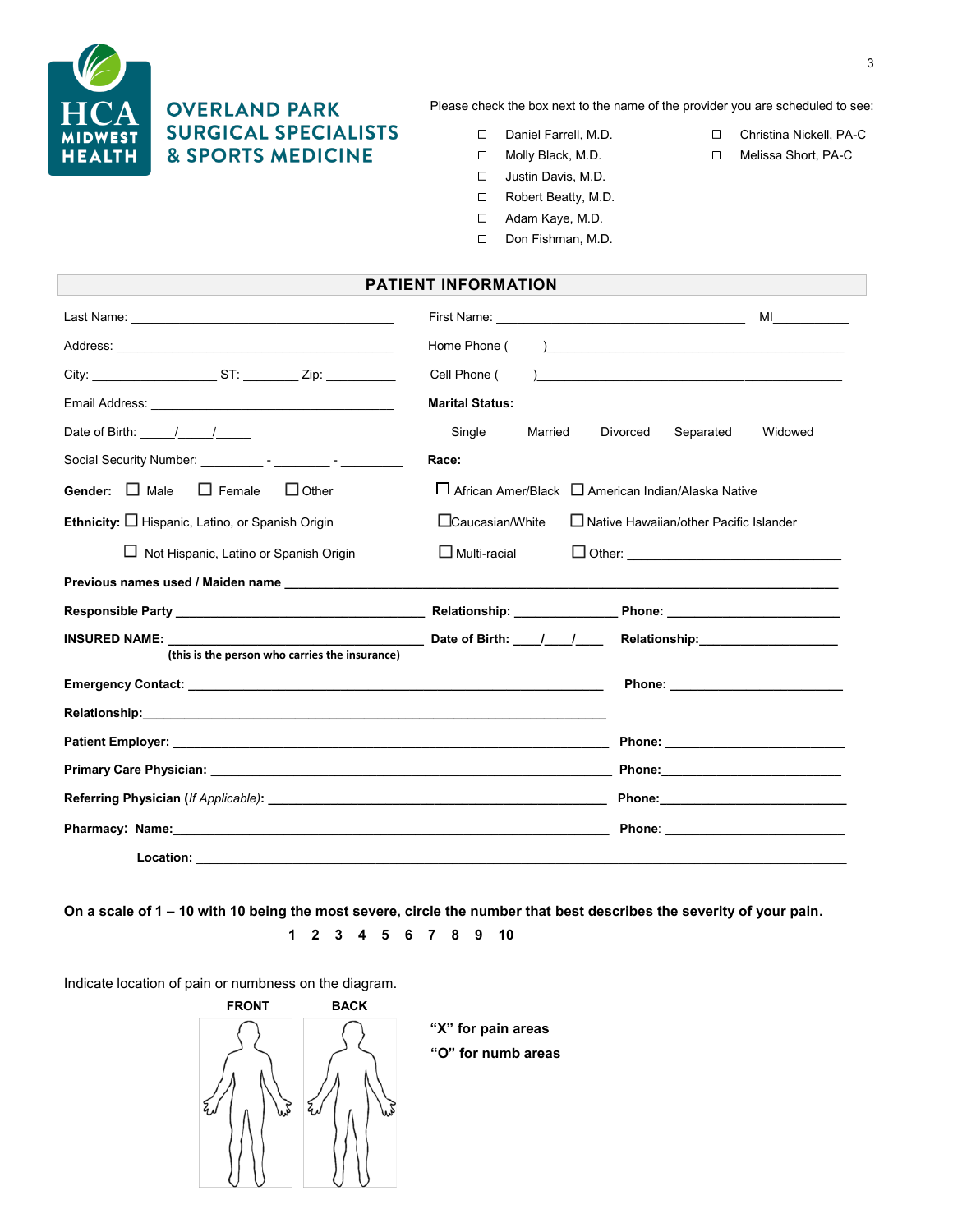|                                                                                                                | <b>TODAY'S VISIT/HISTORY OF PRESENT ILLNESS</b> |                     |                              |
|----------------------------------------------------------------------------------------------------------------|-------------------------------------------------|---------------------|------------------------------|
|                                                                                                                |                                                 |                     |                              |
|                                                                                                                |                                                 |                     |                              |
|                                                                                                                |                                                 |                     |                              |
| How long does the problem last? 5 Minutes                                                                      |                                                 | <b>Hours</b>        | <b>Always Present</b>        |
| Do your symptoms improve or get worse with activity (standing, sitting, lying down, etc)? ____________________ |                                                 |                     |                              |
|                                                                                                                |                                                 |                     |                              |
|                                                                                                                | <b>YES</b><br><b>NO</b>                         |                     |                              |
|                                                                                                                |                                                 |                     |                              |
| <b>Work Related? YES</b><br><b>NO</b>                                                                          | Auto Related? YES                               | NO.                 | Involving attorney? YES NO   |
| Is this problem the result of an accident?                                                                     |                                                 |                     |                              |
|                                                                                                                | <b>YES</b><br><b>NO</b>                         |                     |                              |
| If Yes, please indicate treatment: Physical Therapy                                                            |                                                 | <b>Chiropractic</b> | <b>Injections</b><br>Surgery |
| Have you had treatment for this problem?                                                                       |                                                 |                     |                              |

|        | PAST MEDICAL HISTORY (PLEASE CHECK ALL THAT APPLY) |                                                                                                   |                                      |  |
|--------|----------------------------------------------------|---------------------------------------------------------------------------------------------------|--------------------------------------|--|
|        |                                                    | Height _____________ ft ___________ in                                                            | Weight _________________________ lbs |  |
| □      | Anemia                                             | <b>Glaucoma</b><br>□                                                                              | <b>Numbness/Tingling</b><br>$\Box$   |  |
| □      | <b>Anxiety/Depression</b>                          | $\Box$<br>Gout                                                                                    | (Hands/Feet)                         |  |
| $\Box$ | <b>Anesthesia Complications</b>                    | $\Box$ Headaches                                                                                  | $\Box$<br><b>Obesity</b>             |  |
| □      | Arthritis (osteoarthritis,                         | $\Box$<br><b>Heart Attack/MI</b>                                                                  | Osteoporosis<br>$\Box$               |  |
|        | rheumatoid)                                        | Heart Condition __________<br>$\Box$                                                              | $\Box$<br><b>Parkinson's Disease</b> |  |
| $\Box$ | <b>Asthma/Lung Disease</b>                         | $\Box$<br><b>Hepatitis</b>                                                                        | $\Box$<br><b>Pneumonia</b>           |  |
| □      | <b>Bleeding Tendency</b>                           | Hernia (hiatal, inguinal,<br>$\Box$                                                               | Poly/Fibromyalgia<br>$\Box$          |  |
| □      | <b>Blood Clots</b>                                 | umbilical)                                                                                        | <b>Rheumatic Fever</b><br>$\Box$     |  |
| □      | Broken Bones                                       | $\Box$<br><b>HIV</b>                                                                              | $\Box$<br><b>Seizures</b>            |  |
| □      | <b>Bone/Joint Infection</b>                        | Hypertension<br>$\Box$                                                                            | <b>Sickle Cell</b><br>$\Box$         |  |
| □      | <b>Bruise Easily</b>                               | <b>Irritable Bowel Syndrome</b><br>$\Box$                                                         | <b>Sinus Problems</b><br>$\Box$      |  |
| □      | Cancer__________                                   | $\Box$<br>Joint Pain or Swelling                                                                  | $\Box$<br><b>Skin Problems</b>       |  |
| □      | <b>Carpal Tunnel, Neuropathy</b>                   | <b>Kidney Disease</b><br>$\Box$                                                                   | <b>Sleep Apnea</b><br>$\Box$         |  |
| □      | <b>Circulatory Problems</b>                        | <b>Kidney/Renal Failure</b><br>$\Box$                                                             | <b>Stroke/TIA</b><br>$\Box$          |  |
| □      | Cirrhosis, Jaundice                                | Liver Disease<br>$\Box$                                                                           | $\Box$<br><b>Swollen Glands</b>      |  |
| □      | Claustrophobia                                     | <b>Lumbar Disk Disease</b><br>$\Box$                                                              | $\Box$<br>TB (Tuberculosis)          |  |
| □      | Diabetes Type: ___                                 | $\Box$<br>Lupus                                                                                   | □ Thyroid Problems                   |  |
| □      | <b>Diverticulitis</b>                              | <b>Lyme Disease</b><br>$\Box$                                                                     | □ TMJ (Jaw Locks/Pops)               |  |
| □      | Emphysema/COPD                                     | <b>Multiple Sclerosis</b><br>$\Box$                                                               | Ulcers/Reflux/GERD<br>$\Box$         |  |
| □      | <b>Fainting</b>                                    | $\Box$<br><b>Muscle Spasms, Tenderness,</b>                                                       | $\Box$ Varicose Veins                |  |
| □      | <b>Gall Stones</b>                                 | or Weakness                                                                                       | $\Box$ Vertigo                       |  |
| □      | <b>Gastritis</b>                                   |                                                                                                   | □                                    |  |
|        |                                                    | Females Only: Pregnancy History Are you currently pregnant? Yes No If Yes, how many weeks? ______ |                                      |  |
|        |                                                    |                                                                                                   |                                      |  |
|        | <b>Complications</b>                               |                                                                                                   |                                      |  |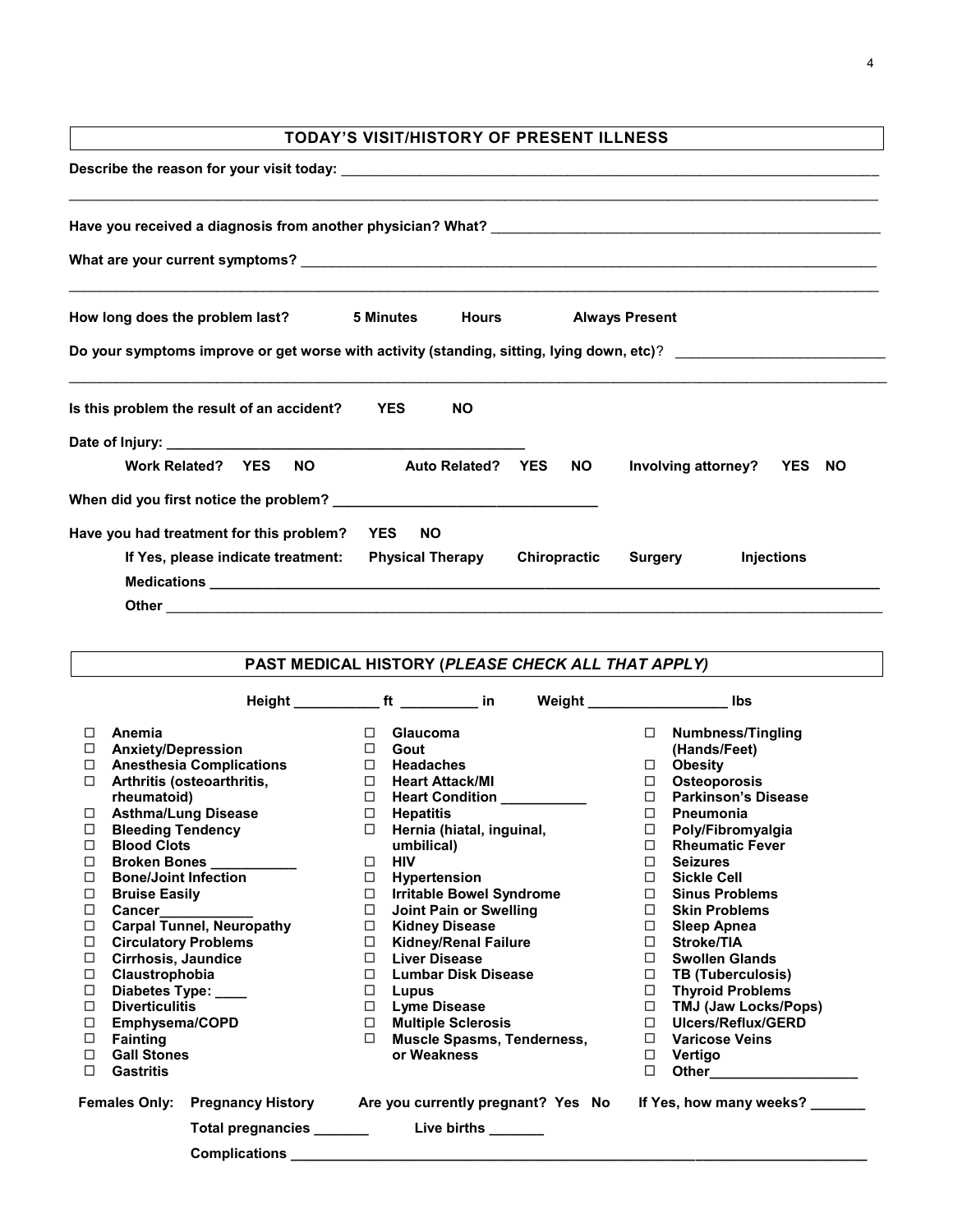| <b>ALLERGIES</b>                                                   |                 |                      |                 |
|--------------------------------------------------------------------|-----------------|----------------------|-----------------|
| Are you allergic to any drugs or foods? YES NO (Please list below) |                 |                      |                 |
| Name of Food or Drug                                               | <b>Reaction</b> | Name of Food or Drug | <b>Reaction</b> |
|                                                                    |                 |                      |                 |
|                                                                    |                 |                      |                 |
|                                                                    |                 |                      |                 |

| <b>CURRENT MEDICATIONS</b> |                                               |                  |                                             |                |
|----------------------------|-----------------------------------------------|------------------|---------------------------------------------|----------------|
|                            | Separate medication list provided by patient. |                  |                                             |                |
| Name of Drug               | <b>Dosage</b>                                 | <b>Frequency</b> | How long have you<br>taken this medication? | Has it helped? |
|                            |                                               |                  |                                             |                |
|                            |                                               |                  |                                             |                |
|                            |                                               |                  |                                             |                |
|                            |                                               |                  |                                             |                |

| <b>FAMILY HISTORY</b> |                            |                          |        |                                                                         |                         |              |    |                 |
|-----------------------|----------------------------|--------------------------|--------|-------------------------------------------------------------------------|-------------------------|--------------|----|-----------------|
| <b>Family Member</b>  | Alive /<br><b>Deceased</b> | Age (or age<br>at death) |        | Please circle any medical issues this family member<br>has experienced. |                         |              |    |                 |
|                       |                            |                          | Cancer | Stroke                                                                  | <b>Heart Disease</b>    | Hypertension | ТB | <b>Diabetes</b> |
| Father                |                            |                          |        | Aneurysm                                                                | <b>Thyroid Problems</b> | Other:       |    |                 |
| Mother                |                            |                          | Cancer | Stroke                                                                  | <b>Heart Disease</b>    | Hypertension | ТB | <b>Diabetes</b> |
|                       |                            |                          |        | Aneurysm                                                                | <b>Thyroid Problems</b> | Other:       |    |                 |
| Brother / Sister      |                            |                          | Cancer | Stroke                                                                  | <b>Heart Disease</b>    | Hypertension | TB | <b>Diabetes</b> |
|                       |                            |                          |        | Aneurysm                                                                | <b>Thyroid Problems</b> | Other:       |    |                 |
| Brother / Sister      |                            |                          | Cancer | Stroke                                                                  | <b>Heart Disease</b>    | Hypertension | TВ | <b>Diabetes</b> |
|                       |                            |                          |        | Aneurysm                                                                | <b>Thyroid Problems</b> | Other:       |    |                 |

| <b>SOCIAL HISTORY</b>                                                                                                            |  |  |  |
|----------------------------------------------------------------------------------------------------------------------------------|--|--|--|
|                                                                                                                                  |  |  |  |
|                                                                                                                                  |  |  |  |
|                                                                                                                                  |  |  |  |
| Do you drink alcohol? YES NO Type: BEER WINE MIXED DRINKS OTHER<br><b>Per: DAY WEEK MONTH</b><br>Number of Drinks: _____________ |  |  |  |
| Do you drink caffeinated beverages? YES NO Type: COFFEE TEA SODA ENERGY DRINKS                                                   |  |  |  |
| Do you use tobacco? YES NO Type of tobacco: CIGARETTES CIGARS CHEW                                                               |  |  |  |
| How often? DAILY WEEKLY OCCASIONALLY # of Packs/Day: _______ Would you like help quitting? _____                                 |  |  |  |
|                                                                                                                                  |  |  |  |
| Have you ever had a problem with substance abuse?                                                                                |  |  |  |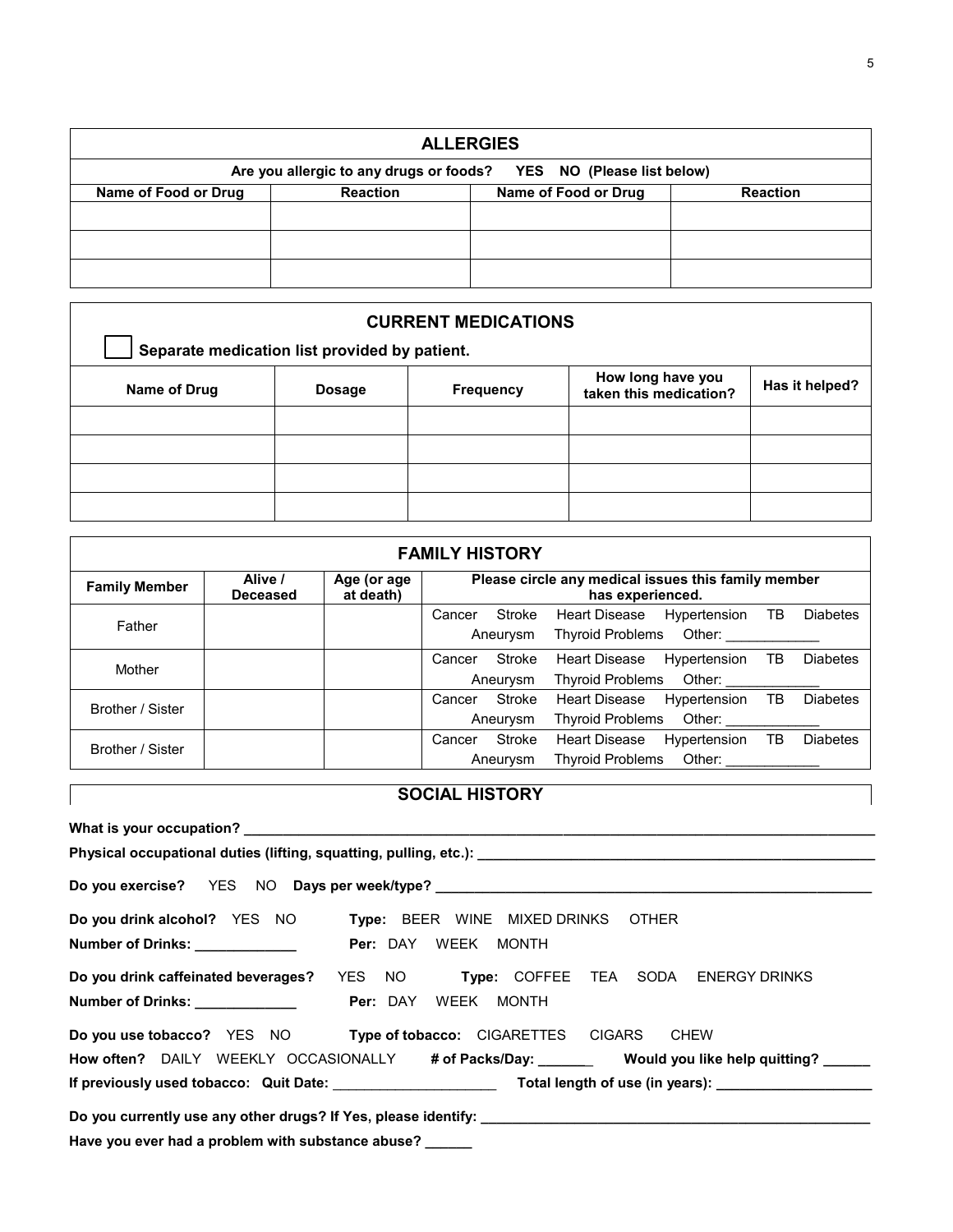### **PAST SURGICAL HISTORY**

| ப | Aneurysm             |               |
|---|----------------------|---------------|
| □ | Angioplasty          |               |
| □ | Appendectomy         |               |
| п | Cataracts            |               |
| п | Cesarean Section     |               |
| □ | Colonoscopy          |               |
| п | Colon Resection      |               |
| 0 | Gall Bladder         |               |
| □ | <b>Heart Surgery</b> |               |
| П | Hernia               |               |
| ◻ | Hysterectomy         | Month & Year? |

|   | Laparoscopy            |  |                                                       |
|---|------------------------|--|-------------------------------------------------------|
| □ | Lasix Eye Surgery      |  | Month & Year?                                         |
| ◻ | Mastectomy             |  |                                                       |
| п | Prostate               |  |                                                       |
| П | Rotator Cuff           |  |                                                       |
| □ |                        |  | Spine (Cervical, Lumbar) Month & Year? ______________ |
| 0 | <b>Stent Placement</b> |  |                                                       |
| □ | Tonsillectomy          |  |                                                       |
| п | Total Joints           |  | Month & Year?                                         |
|   | Other:                 |  |                                                       |

# **PATIENT REVIEW OF SYSTEMS (CHECK ALL SYMPTOMS YOU ARE CURRENTLY EXPERIENCING)**

| <b>CONSTITUTIONAL</b>                                                                                                                                      | INTEGUMENTARY/SKIN/BREAST                                                                                                                                                                                                                                                                                                                     | <b>PHYSICIAN USE ONLY:</b>                                |
|------------------------------------------------------------------------------------------------------------------------------------------------------------|-----------------------------------------------------------------------------------------------------------------------------------------------------------------------------------------------------------------------------------------------------------------------------------------------------------------------------------------------|-----------------------------------------------------------|
| $\Box$<br>Fever<br>$\Box$<br>Fatigue<br>Weight Gain<br>$\Box$<br>$\Box$<br><b>Weight Loss</b><br>$\Box$<br>Other:                                          | Breast mass<br>□<br><b>Bruising</b><br>$\Box$<br>Skin Rash<br>$\Box$<br>Wound Healing<br>$\Box$<br>$\Box$                                                                                                                                                                                                                                     |                                                           |
| <b>EYES</b>                                                                                                                                                | <b>EAR/NOSE/THROAT/MOUTH</b>                                                                                                                                                                                                                                                                                                                  |                                                           |
| <b>Blurred Vision</b><br>$\Box$<br>$\Box$<br>Double Vision<br>$\Box$<br>Glasses<br>$\Box$<br>Tears<br>$\Box$<br>Other:<br><b>CARDIOVASCULAR</b>            | Dental Problems<br>$\Box$<br><b>Hearing Problems</b><br>$\Box$<br>$\Box$<br><b>Nasal Congestion</b><br>Sore Throat<br>$\Box$<br>$\Box$<br>Other:                                                                                                                                                                                              |                                                           |
|                                                                                                                                                            | <b>RESPIRATORY</b><br><b>Bloody Cough</b><br>$\Box$                                                                                                                                                                                                                                                                                           |                                                           |
| $\Box$<br><b>Chest Pain</b><br><b>Heart Murmur</b><br>$\Box$<br>$\Box$<br>High BP<br>Palpitations<br>$\Box$<br>$\Box$<br>Other:<br><b>GASTROINTESTINAL</b> | Frequent Cough<br>$\Box$<br>$\Box$<br>Shortness of Breath<br>$\Box$<br>Wheezing<br>Other:<br>$\Box$<br><b>GENITOURINARY</b>                                                                                                                                                                                                                   |                                                           |
|                                                                                                                                                            | <b>Kidney Problems</b><br>$\Box$                                                                                                                                                                                                                                                                                                              |                                                           |
| Nausea<br>□<br>$\Box$<br>Vomiting<br>$\Box$<br>Ulcers/Bleeding<br>$\Box$<br>Other:                                                                         | $\Box$<br>Loss of Bladder Control<br>$\Box$<br><b>Painful Urination</b><br>$\Box$<br>Other:                                                                                                                                                                                                                                                   |                                                           |
| <b>MUSCULOSKELETAL</b>                                                                                                                                     | <b>NEUROLOGIC</b>                                                                                                                                                                                                                                                                                                                             |                                                           |
| Arthritis<br>□<br><b>Broken Bones/Fracture</b><br>$\Box$<br>$\Box$<br>Joint Pain<br><b>Muscle Weakness</b><br>$\Box$<br>$\Box$<br>Other:                   | Headaches<br>$\Box$<br><b>Numbness</b><br>$\Box$<br>$\Box$<br>Tremors<br>$\Box$<br>Seizures<br>$\Box$<br>Other: <b>William Communist Communist Communist Communist Communist Communist Communist Communist Communist Communist Communist Communist Communist Communist Communist Communist Communist Communist Communist Communist Commun</b> |                                                           |
| <b>PSYCHOLOGIC</b>                                                                                                                                         | <b>ENDOCRINE</b>                                                                                                                                                                                                                                                                                                                              |                                                           |
| Are you Anxious?<br>$\Box$<br>$\Box$<br>Are you depressed?<br>$\Box$<br>Confusion<br>$\Box$<br>Memory Loss<br>$\Box$<br>Other:                             | <b>Diabetes</b><br>□<br>$\Box$<br>Osteoporosis<br>Severe Thirst<br>$\Box$<br>$\Box$<br>Too Hot/Cold<br>□<br>Other:                                                                                                                                                                                                                            |                                                           |
| <b>HEMATOLOGIC/LYMPATHIC</b>                                                                                                                               | <b>ALLERGIC/IMMUNOLOGIC</b>                                                                                                                                                                                                                                                                                                                   |                                                           |
| Anemia<br>$\Box$<br>$\Box$<br><b>Blood Clotting Trouble</b><br>Easy Bruising /Bleeding<br>$\Box$<br>$\Box$<br>Lymph nodes<br>$\Box$<br>Other:              | Asthma<br>$\Box$<br>$\Box$<br>Eczema<br>$\Box$<br><b>Hives</b><br>$\Box$<br>Persistent Itching<br>$\Box$<br>Other:                                                                                                                                                                                                                            | Date $\frac{1}{\sqrt{1-\frac{1}{2}}}\sqrt{1-\frac{1}{2}}$ |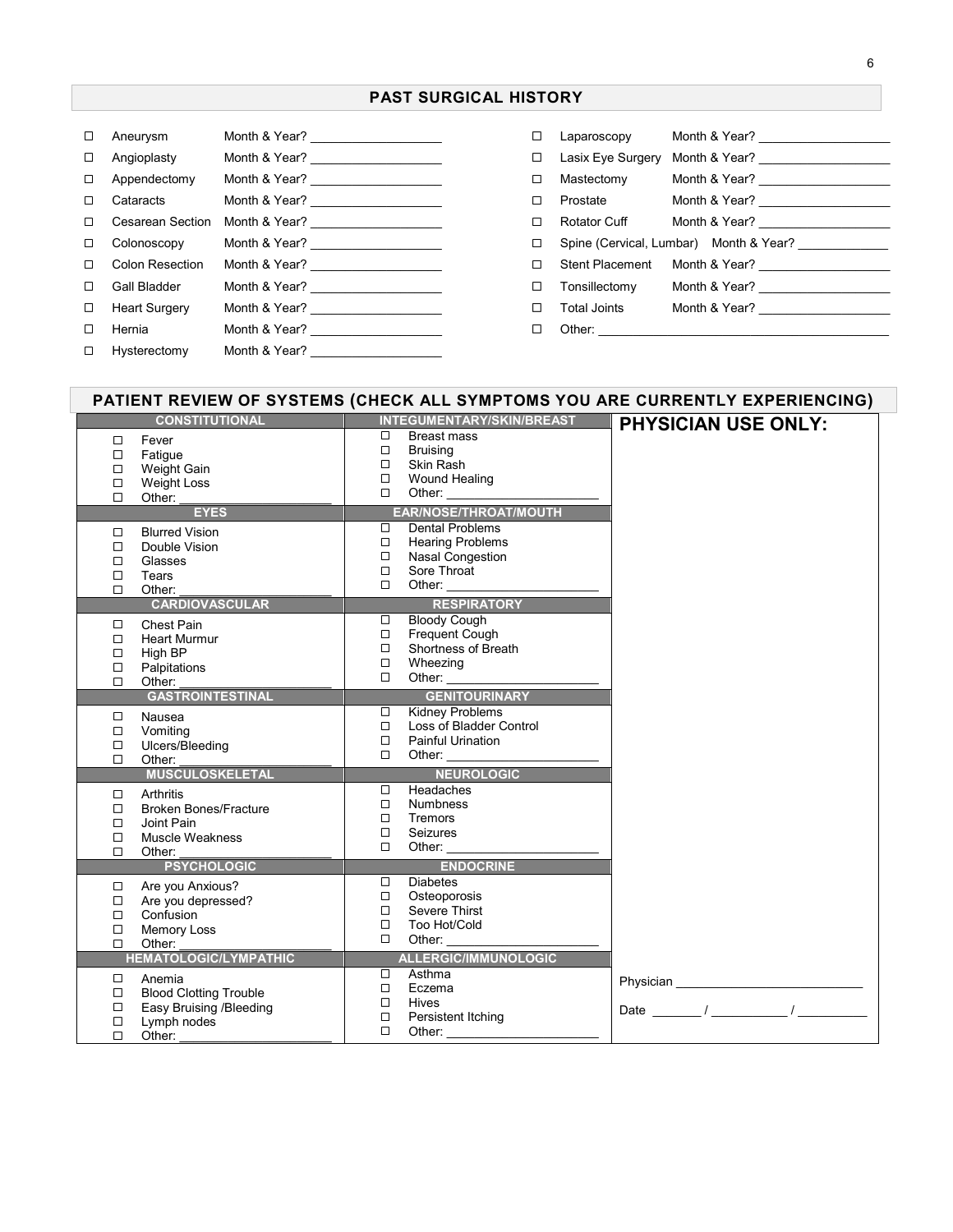I certify that the information noted on the previous pages is correct to the best of my knowledge. I will not hold my doctor or any members of his/her staff responsible for any errors or omissions that I may have made in the completion of this form.

Signature **Example 2** and the set of the set of the set of the set of the set of the set of the set of the set of the set of the set of the set of the set of the set of the set of the set of the set of the set of the set o

#### **Notice of Privacy Practices Acknowledgement**

\_\_\_\_\_\_ (Initials) I acknowledge that I have received Overland Park Surgical Specialists & Sports Medicine Notice of Privacy Practices, which describes the ways in which the practice may use and disclose my healthcare information for its treatment, payment, healthcare operations and other described and permitted uses and disclosures, I understand that I may contact the Privacy Officer designated on the notice if I have a question or complaint. To the extent permitted by law, I consent to the use and disclosure of my information for the purpose described in the Overland Park Surgical Specialists & Sports Medicine of Privacy Practices.

#### **Release of Information**

\_\_\_\_\_\_ (Initials) I permit the practice and the physicians or other health professionals involved in the inpatient or outpatient care to release healthcare information for purposes of treatment, payment or healthcare operations. Healthcare information regarding a prior admission(s) at other HCA affiliated facilities may be made available to subsequent HCA-affiliated admitting facilities to coordinate Patient care or for case management purposes. Healthcare information may be released to any person or entity liable for payment on the Patient's behalf in order to verify coverage or payment questions, or for any other purpose related to benefit payment. Healthcare information may also be released to my employer's designee when the services delivered are related to a claim under worker's compensation. If I am covered by Medicare or Medicaid, I authorize the release of healthcare information to the Social Security Administration or its intermediaries or carriers for payment of a Medicare claim or to the appropriate state agency for payment of a Medicaid claim. This information may include, without limitation, history and physical, emergency records, laboratory reports, operative reports, physician progress notes, nurse's notes, consultations, psychological and/or psychiatric reports, drug and alcohol treatment and discharge summary. Federal and state laws may permit this facility to participate in organizations with other healthcare providers, insurers, and/or other health care industry participants and their subcontractors in order for these individuals and entities to share my health information with one another to accomplish goals that may include but not be limited to: improving the accuracy and increasing the availability of my health records; decreasing the time needed to access my information; aggregating and comparing my information for quality improvement purposes; and such other purposes as may be permitted by law. I understand that this facility may be a member of one or more such organizations. This consent specifically includes information concerning psychological conditions, psychiatric conditions, intellectual disability conditions, genetic information, chemical dependency conditions and/or infectious diseases including, but not limited to, blood borne diseases, such as HIV and AIDS.

#### **Disclosures to Friends and/or Family Members**

I give permission for my Protected Health Information to be disclosed for purposes of communicating results, findings, and care decisions to the family members and others listed below:

| Name                                                                                              | Relationship                                               | <b>Contact Number</b> |
|---------------------------------------------------------------------------------------------------|------------------------------------------------------------|-----------------------|
| $\overline{1}$ )                                                                                  |                                                            |                       |
| $2)$ $\overline{\phantom{a}}$                                                                     |                                                            |                       |
| $3)$ $\overline{\phantom{a}}$                                                                     |                                                            |                       |
| <b>Prescription Order Pick Up</b>                                                                 |                                                            |                       |
| I give permission for the following individuals to be able to pick up prescriptions on my behalf: |                                                            |                       |
|                                                                                                   | The person(s) listed will need to provide a valid photo ID |                       |
|                                                                                                   |                                                            |                       |
| Advanced Directive: YES OR NO (Please Circle)                                                     |                                                            |                       |
|                                                                                                   |                                                            |                       |
|                                                                                                   |                                                            |                       |